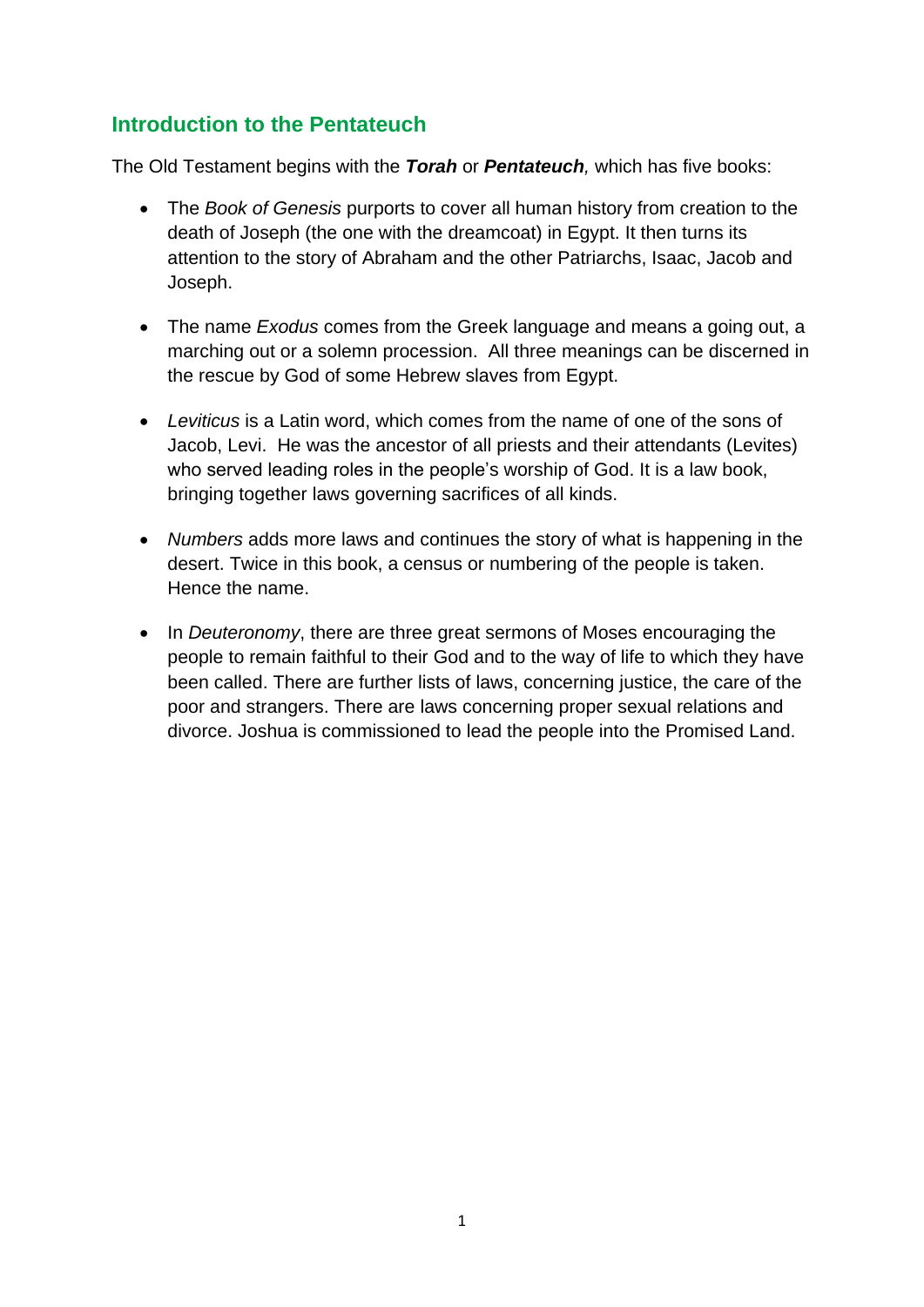# **Genesis**

*The Old Testament begins with this book of beginnings with stories about creation and early relationships between God and his people.*

# A favourite quote

The book of Genesis narrates to us how God created the world and humanity. And when he had finished, "God saw all he had made, and indeed it was very good" (Gen 1:1-2:3).

## The book of Genesis

Genesis is the first book of the Bible; it begins at the beginning of time. The first 11 chapters tell the stories of the origins of the world. From chapter 12 onwards, most scholars would put the timing of the book some time around 1800 BCE (during the Middle Bronze Age). It tells stories about *beginnings:* the beginning of the world, stories about how things developed.

Most important, the book of Genesis is a story about the relationship between God and humanity. This is conveyed through stories; for example, we hear about how God created Adam and Eve and how things went wrong due to their disobedience (Genesis 3:1-13). We hear the familiar story of Flood and how Noah and his three sons were saved and how God made a covenant with Noah (Genesis 9:12ff). The Flood is not simply a story of destruction and judgment. It describes the friendship of a loving God who makes a covenant with Noah never again to destroy the earth with water (Genesis 9:8-11) and he gives the rainbow as its sign of that covenant. He narrates how the world came to be populated by giving a long list of the descendants of Noah. However, sin remained a stark reality and led the humans to another sin of arrogance: trying to reach God by building the Tower of Babel (Genesis 11:1-11:32). God's punitive action explains the multitude of languages there are now on the face of the earth.

The book continues with the story of God's relationship with Abraham and Sarah and their descendants. In this story, God tells Abraham, who was a nomad and had no land of his own, to set out for a land that he will show him – the land we call the Promised Land (Genesis 12:1-6). God makes a promise to this man who is childless and old that he will have children and grandchildren as numerous as the stars in the sky or the grains of sand on the seashore (Genesis 13:15-17). Abraham himself through faith was made a partaker of this promise, the name of God became known and a believing people came into being – and, since then, he has been known as "the father of all believers" (Romans 4:1, 13).

### Who wrote this book?

For a few thousand years, *Moses* was indisputably considered the one and only author of the whole Pentateuch (the first five books of the Bible, from Genesis – Deuteronomy). Slowly, however, over a period of time, discrepancies within the Pentateuch were pointed out, making it increasingly difficult to continue supporting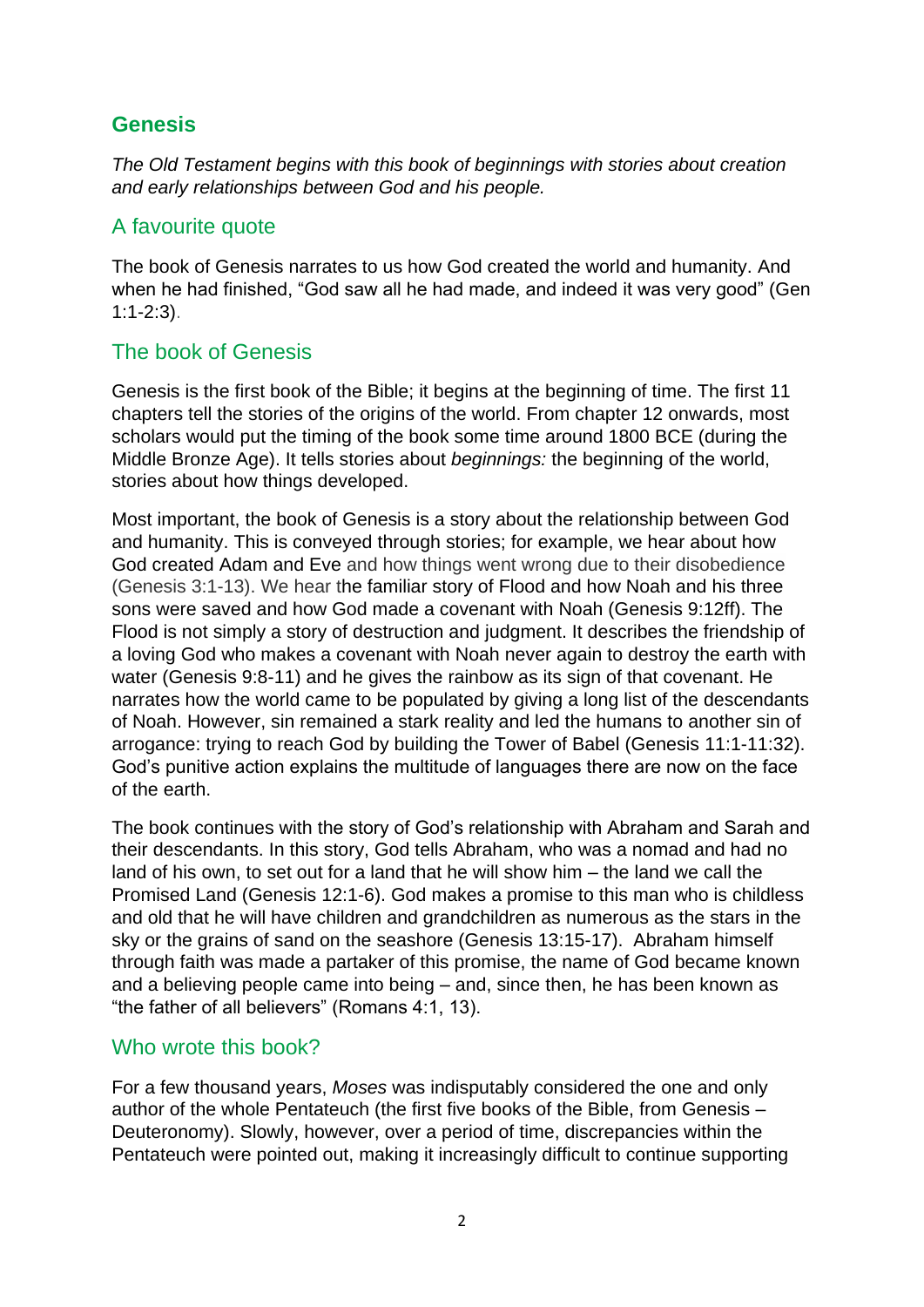Mosaic authorship and considering the Pentateuch as one book written by one and the same author.

# Questions arising

Genesis throws up a number of complex questions about what history is and what kinds of texts we think Genesis contains. For example, there is the question of the historicity of the creation and flood accounts and whether the serpent really spoke. And, then, there is the account of God creating everything in six days and we might well ask how long each day was – what is a day for God?

Some will argue Genesis is a scientific account; others that – parts of it at least – are poetic, imaginative reflections; others still that it is an etiology (i.e., a story to explain the origins of things). If you are finding it difficult as to whether Genesis is a scientific account or a story to explain the origin of things, you might think about the fact that it is more important *that* it happened than *how* it happened – or, indeed how *long* it took to happen.

# During the Church year, we hear readings from Genesis

At the highlight of the liturgical year, the Easter Vigil, we begin with two readings from Genesis, the first on the creation and the second on the beginning of Israel's sacrificial worship in Genesis 22. The first 11 chapters of Genesis, the pre-history, are read in the Lectionary for Mass on weekdays between Christmas and Lent.

### How is it structured?

| $1 - 11$       | the Creation of the world and of the human race |                                      |  |
|----------------|-------------------------------------------------|--------------------------------------|--|
|                | $1:1-6:4$                                       | the Creation and the Fall            |  |
|                | $6:5-9:17$                                      | the story of Noah and the flood      |  |
|                |                                                 | 9:18-11:32 from the Flood to Abraham |  |
| $12:1 - 25:18$ |                                                 | the Story of Abraham and Sarah       |  |
| 25:19-37:1     |                                                 | the story of Isaac and Jacob         |  |
| 37:2-50:26     |                                                 | the story of Jacob's son, Joseph     |  |

# God speaks to us

God speaks to us through the stories in the book of Genesis about his desire to be in relationship with humanity.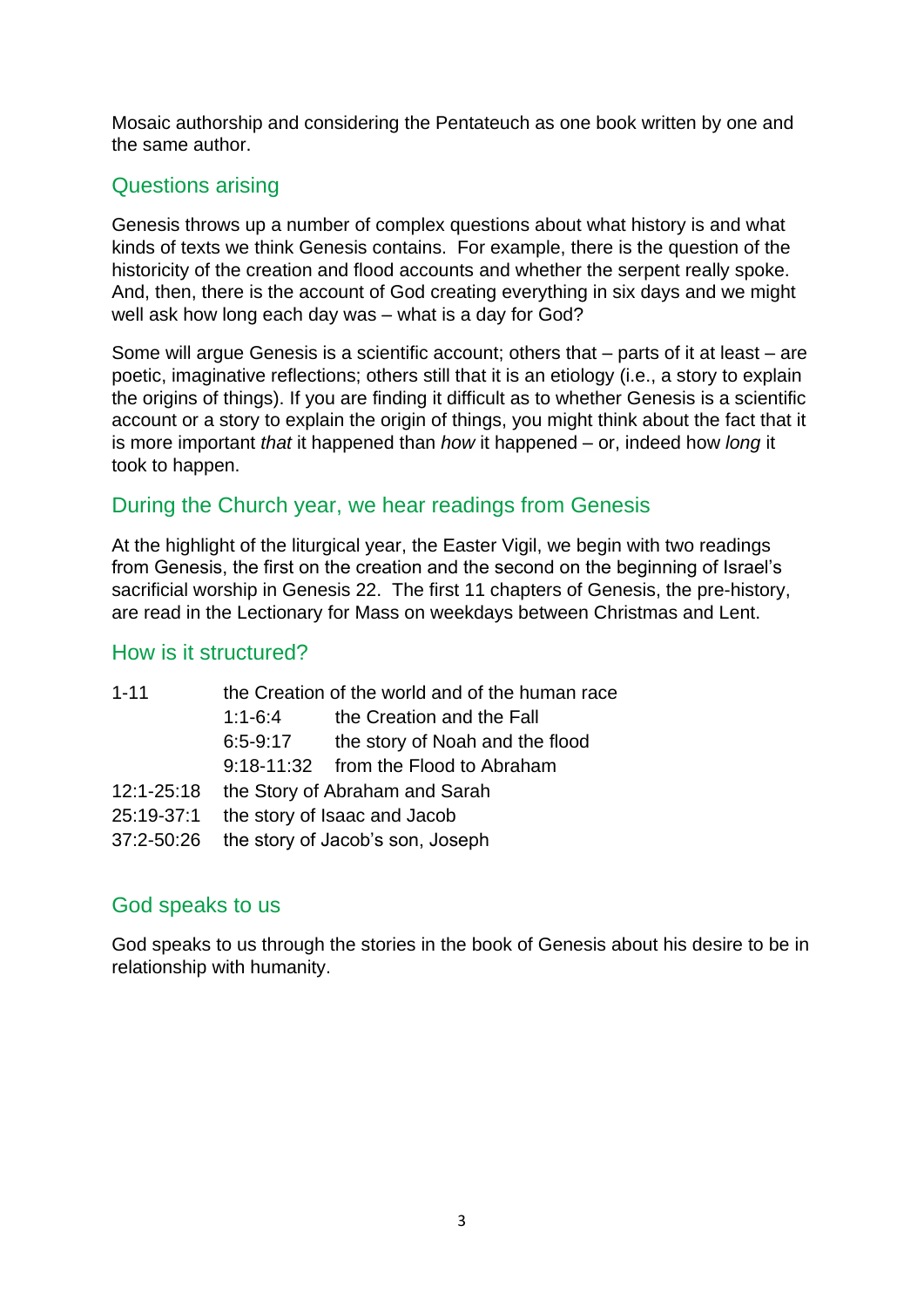# **Exodus**

*The Book of Exodus narrates how Moses led the Israelites out of slavery in Egypt and how he led them in building the Tabernacle with God's instructions.*

# A quote from Exodus

God said, "I am the Lord your God, who brought you out of the land of Egypt, out of the house of slavery; you shall have no other gods before me" (Exodus 20:2-3).

## The Book of Exodus

The events narrated in Exodus and the following books are of crucial importance for Israel's Faith Memory. Indeed, it is essential that we understand this point. Without the event of the Exodus (however it actually happened) there could never have been a people called Israel. Until this moment, we were told the story of Abraham and his family, but soon their descendants will be formed into one nation and one people. The liberation from slavery in Egypt and the giving of the Covenant at Mount Sinai made these people into a coherent nation united in faith around its God, Yahweh, who will repeat again and again "You are my people and I am your God" (Exodus 6:7).

Everything else in the Old Testament, events, Promised Land, institutions, rituals and sacrifice, priesthood and feasts, can only be properly understood against the background of the Exodus. Through it, Israel came to understand that its God was, unlike other gods, someone interested in their history. The *other gods* of the neighbouring peoples were only *gods of nature,* to be invoked to obtain a good harvest and to have good fertility; but Israel's God, Yahweh, was also and above all a God of History, directly leading his people and intervening on their behalf. He liberated them from slavery, led them to Sinai and concluded a Covenant with them (Exodus 19-24). Basically, this was a transition from servitude to service, from imposed slavery to freely chosen service. This important event is celebrated every year in the Passover, not only as a past event, but as an ever-again recurrent present event.

### What was Moses saying in this book?

The story begins with Moses describing the hardships of the people in Egypt (Exodus 1) followed by the narrative of Moses and his miraculous escape from death and his early life (Exodus 2:1-10). Moses then tells the story of the Burning Bush, when he is called by God who reveals himself as Yahweh (Exodus 3:1-6). The Pharaoh does not want to "let the people go", but through Ten Plagues (Exodus 7:8- 12:34), God forces him finally to agree.

The second part of the Book of Exodus tells the stories of the Journey through the Desert and the Covenant at Sinai (including the Decalogue and the Book of the Covenant). This covenant is solemnly ratified in Chapter 24, which is followed in Chapters 25-31 by a long list of instructions on the building of the sanctuary and on its ministers. Chapters 32-34 narrate the apostasy of Israel (the Golden Calf) and the renewal of the covenant.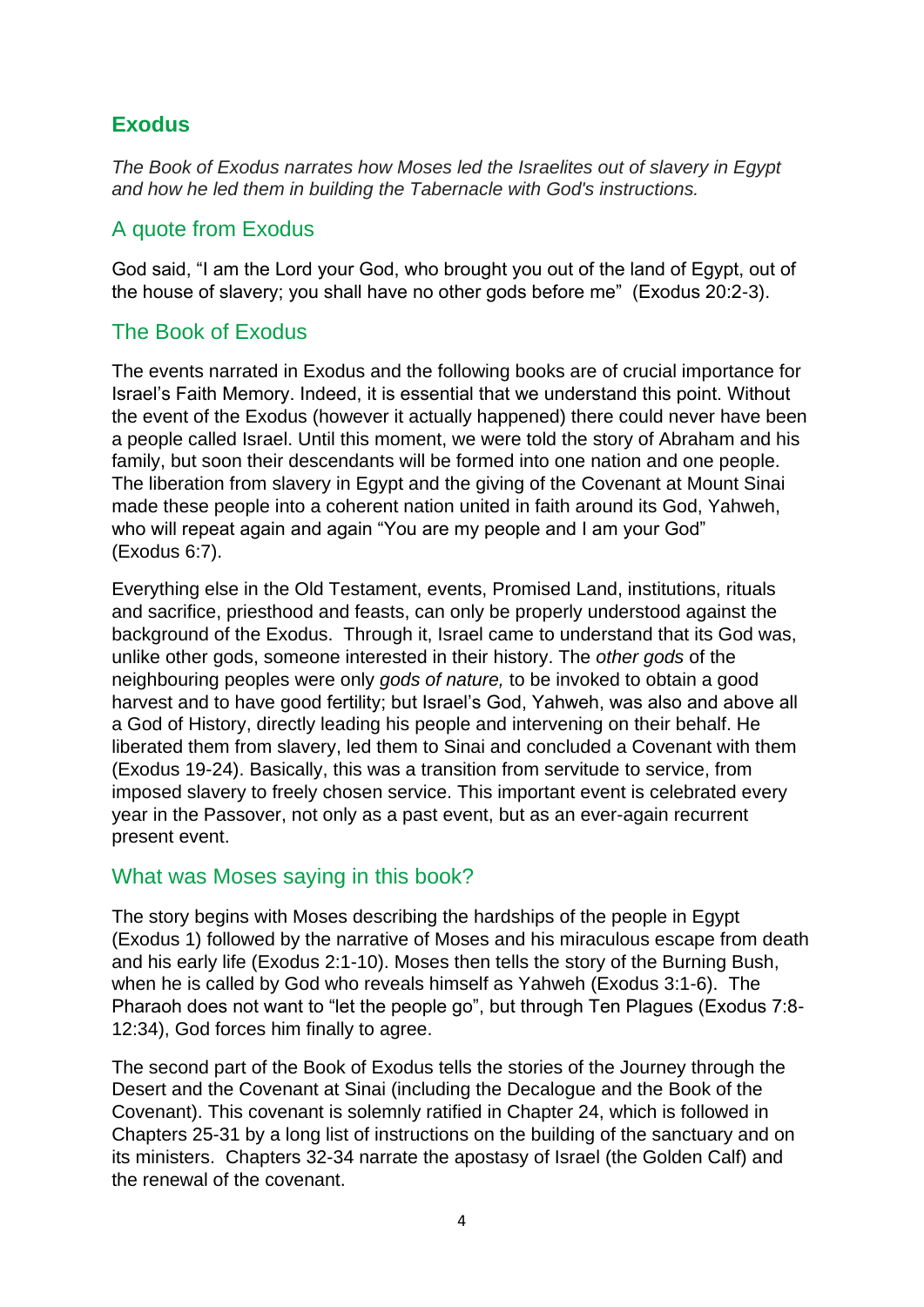# A major theme

One of the major themes in this book is how God freed his people from slavery; but the Exodus is not just a past event. Even today, the Jewish people recall and make contemporary the Exodus as they celebrate the Passover. The Jewish Passover is an event which accompanies Israel throughout its existence. When people celebrate it in worship, they participate in the experience and enter into it with deep meaning. God frees them from anything that enslaves them – be it selfishness and selfinterest, suspicions, distrust, offenses, and hardships. This allows them to understand that the whole of life is seen as an exodus, a journey towards the Kingdom of God and it makes it possible for them to have hope.

## During the Church year, we hear readings from Exodus

During Lent, we hear how God spoke to Moses in the burning bush (Exodus 3:1-8a) saying that he could see that his people were suffering and he wanted Moses to bring his people out of Egypt (Exodus 3:10). Then after Easter, we hear how, the people have turned away from God when they were in the wilderness. Moses pleads with God appealing to the love he had already shown in bringing the people out of Egypt. Moses reminds God that he made a covenant with Abraham that his people would be great and would live in the land he gave them. Moses acts as mediator between his people and God, begging God not to be angry with the people – and God decides not to punish them (Exodus 32:7-11, 13-14).

### How is it structured?

|            | 1:1-15:21 the liberation of God's people in slavery in Egypt   |
|------------|----------------------------------------------------------------|
|            | 15:22-18:27 the journey from the Red Sea to Mount Sinai        |
|            | 19:1-24:18 the Covenant on Sinai                               |
|            | 25:1-31:18 instructions for the building of the Tabernacle     |
| 32:1-34:35 | the Golden Calf and Renewal of the Covenant                    |
|            | 35:1-40:38 the people built the Tabernacle as commanded by God |
|            |                                                                |

# The message of Exodus

God wants to free us from whatever enslaves us into the ways of faith and service. Exodus is a useful book for catechumens in their journey towards the Sacraments of Initiation in the RCIA.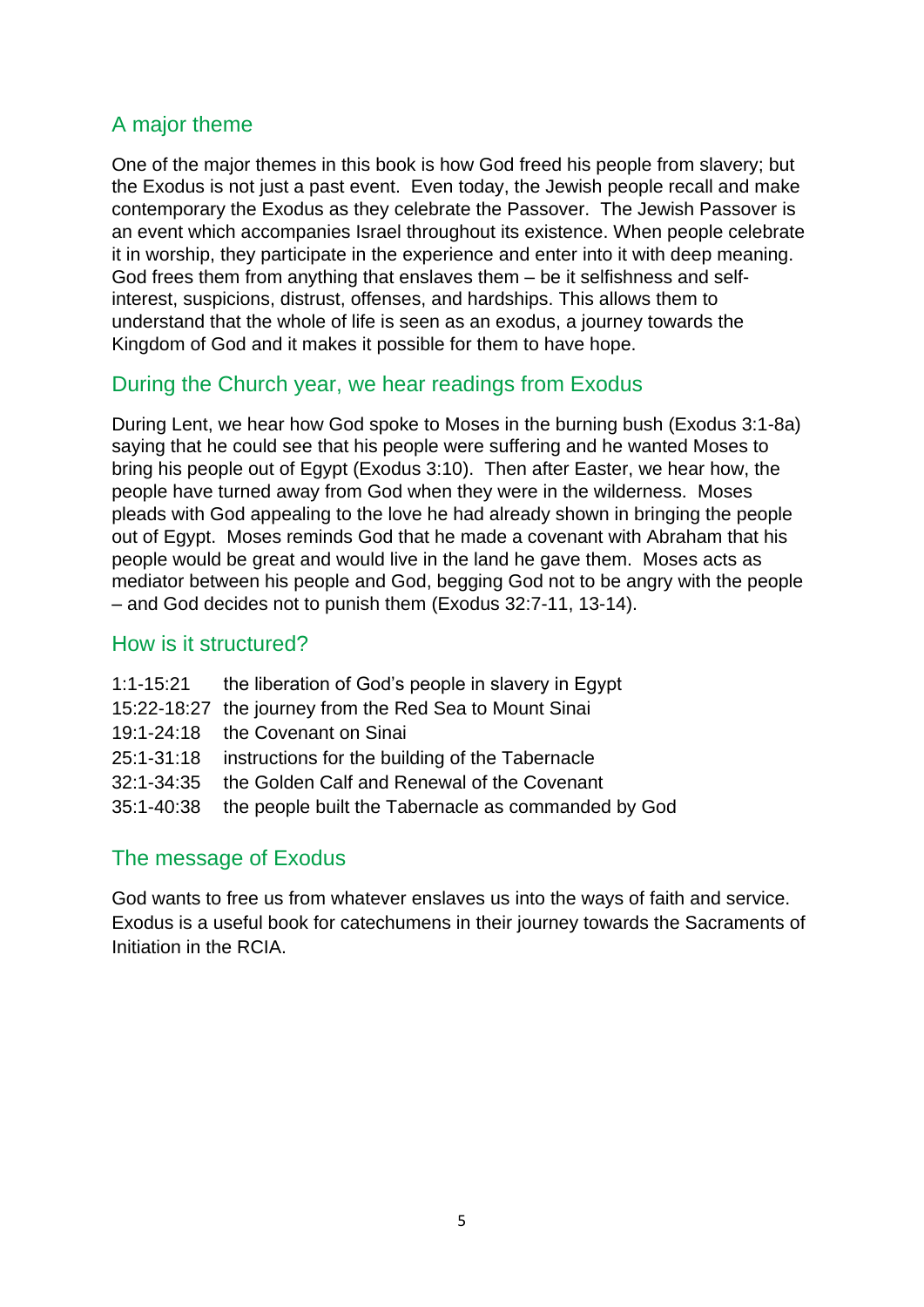# **Leviticus**

*In Leviticus, God tells the Israelites and their priests how to make offerings in the Tabernacle and how to conduct themselves while camped around the holy tent sanctuary.* 

### A favourite quote

God said, "You shall not take vengeance or bear a grudge against any of your people, but you shall love your neighbour as yourself: I am the Lord" (Leviticus 19:18).

## The Book of Leviticus

In Leviticus, God speaks to Moses about laws, the laws that govern how the worship of God should take place. Chapters 17-26 form what is often called the Holiness Code, a particular collection of laws that give guidance on how to be holy. God tells the Israelites and their priests how to make offerings in the Tabernacle and how to conduct themselves when they are camped around the holy tent sanctuary. Even today, Leviticus is a major source of Jewish law and it is the book that teaches people about Judaism as a way of life.

There were five types of sacrifices: burnt offering, grain offering, peace offering, purification offering, and reparation offering. You might assume that the sacrifices were made to wipe out sin; but this is not the case. Nor were they supposed to be viewed as legalistic rites one must perform to earn God's grace. They were outward expressions of a person's or community's inward desire to restore the broken relationships between humanity and God and humanity and the world.

Most of the material in Leviticus consists of rules on proper behaviour in acts of divine worship. Leviticus also includes very detailed lists of religious taboos in the area of food and disease – many of which are still practiced by the Jews today. Everything from sexual conduct to the handling of food, to instructions for worship and religious celebrations, is covered in detail in the book of Leviticus.

### Who wrote this book?

Like all the books of the Torah, the book of Leviticus is credited to Moses, one of the great legislators of his people. Moses tells us about the long and detailed instructions the Lord gave to him about Israel's religious practices and sacrifices. The instructions say what the sacrifice was for and how it was done. It is interesting to note that provision is made in these laws for poor people. If they could not afford to bring an animal to sacrifice, they could bring a measure of flour instead (5:7-13). This concern for the poor continues throughout the book of Leviticus (see 19:9-10 and chapter 25).

### How was the book written?

Leviticus is composed of two basic genres: Narrative History and Law. It was written by Moses about 1445-1444 B.C in the context of the worship of God in the temple of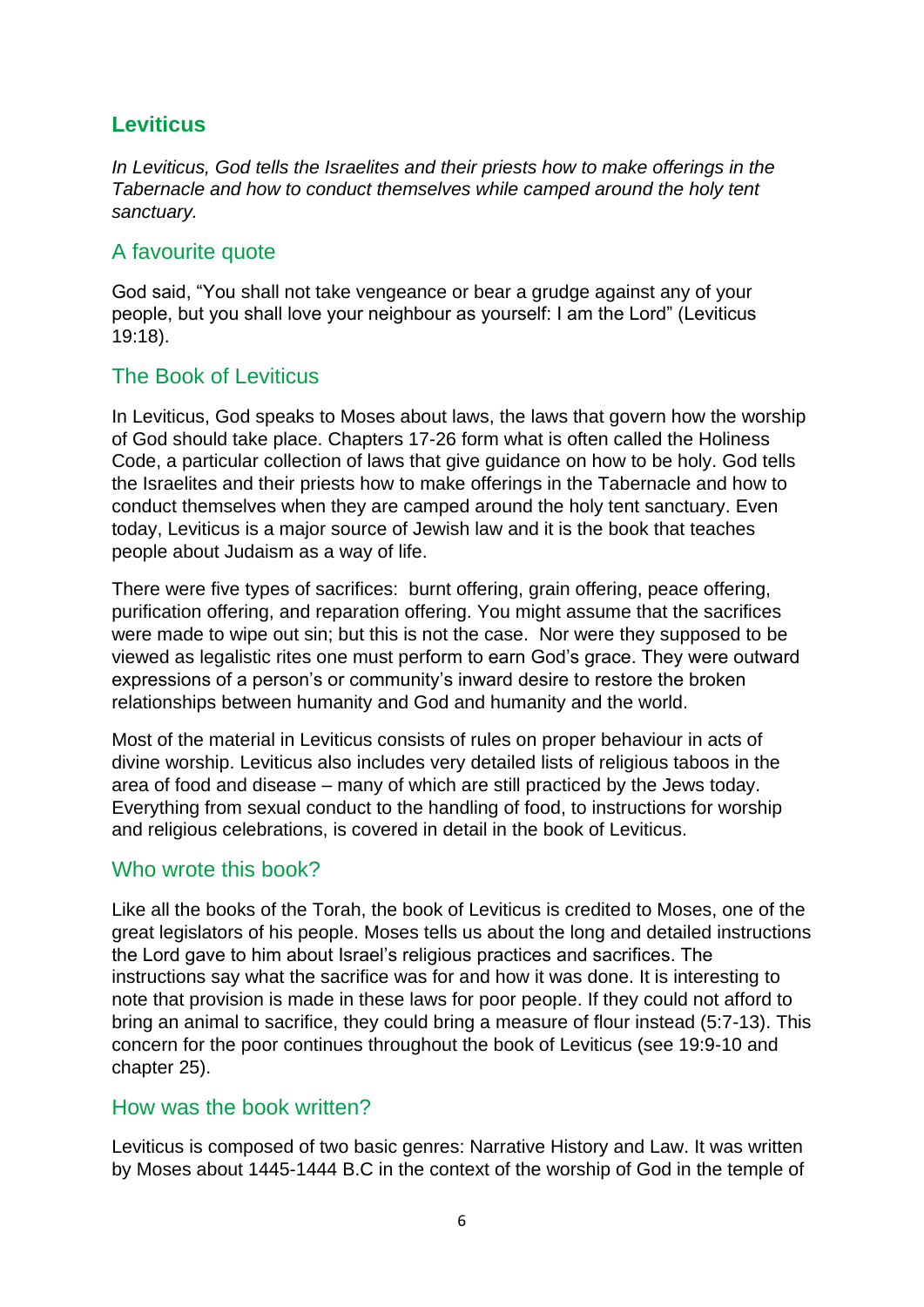Israel – the laws are designed to help people know how to worship God, both in the temple and in their daily lives. A major theme is *purity* and *impurity*. The idea behind those terms is that God is holy and pure but human beings became unclean. The book explains what made people unclean and how they could become clean again so that they could worship the God of holiness, including the kind of punishment they should be given for wrongdoings.

#### The Mosaic Law stated: "eye for eye . . ."

In Leviticus, we hear that "anyone who injures their neighbour is to be injured in the same manner: fracture for fracture, eye for eye. . ." (Leviticus 24:19-21). The "eye for an eye" rule has often been misinterpreted; it did not authorise or sanction vigilante justice. Rather, it helped appointed judges to impose punishments that were appropriate, being neither too harsh nor too lenient. When properly applied, it meant that qualified judges imposed retribution for an offence only after first considering the circumstances involved and the extent to which the offence was deliberate (Exodus 21:28-30; Numbers 35:22-25). The "eye for an eye" rule thus acted as a restraint against extremes in punishment.

### During the Church year, we hear readings from Leviticus

The Book of Leviticus was intended less for public reading than for private and group study. As a result, we only hear it once on Sunday in February when we hear Moses telling God told him to gather the whole community and tell them that they "must be holy" because he is their God and he is holy. God said, "You must love your neighbour as you love yourself" (Leviticus 19:1-2, 17-18). In the weekday lectionary, one passage appears in July when we hear about the solemn festivals to which the children of Israel should be summoned (Leviticus 23:1, 4-11, 15-16, 27, 34-37).

#### How is it structured?

| $1:1 - 7$ | the Ritual of Sacrifice                        |
|-----------|------------------------------------------------|
| $8 - 10$  | the Investiture of Priests                     |
| $11 - 16$ | laws and rituals about purity and impurity     |
| $17 - 26$ | the Holiness Code – guidelines for holy living |
| 27        | Appendix                                       |

#### In the Book of Leviticus, God is saying

that all aspects of our lives – moral, physical, and spiritual – are important to him.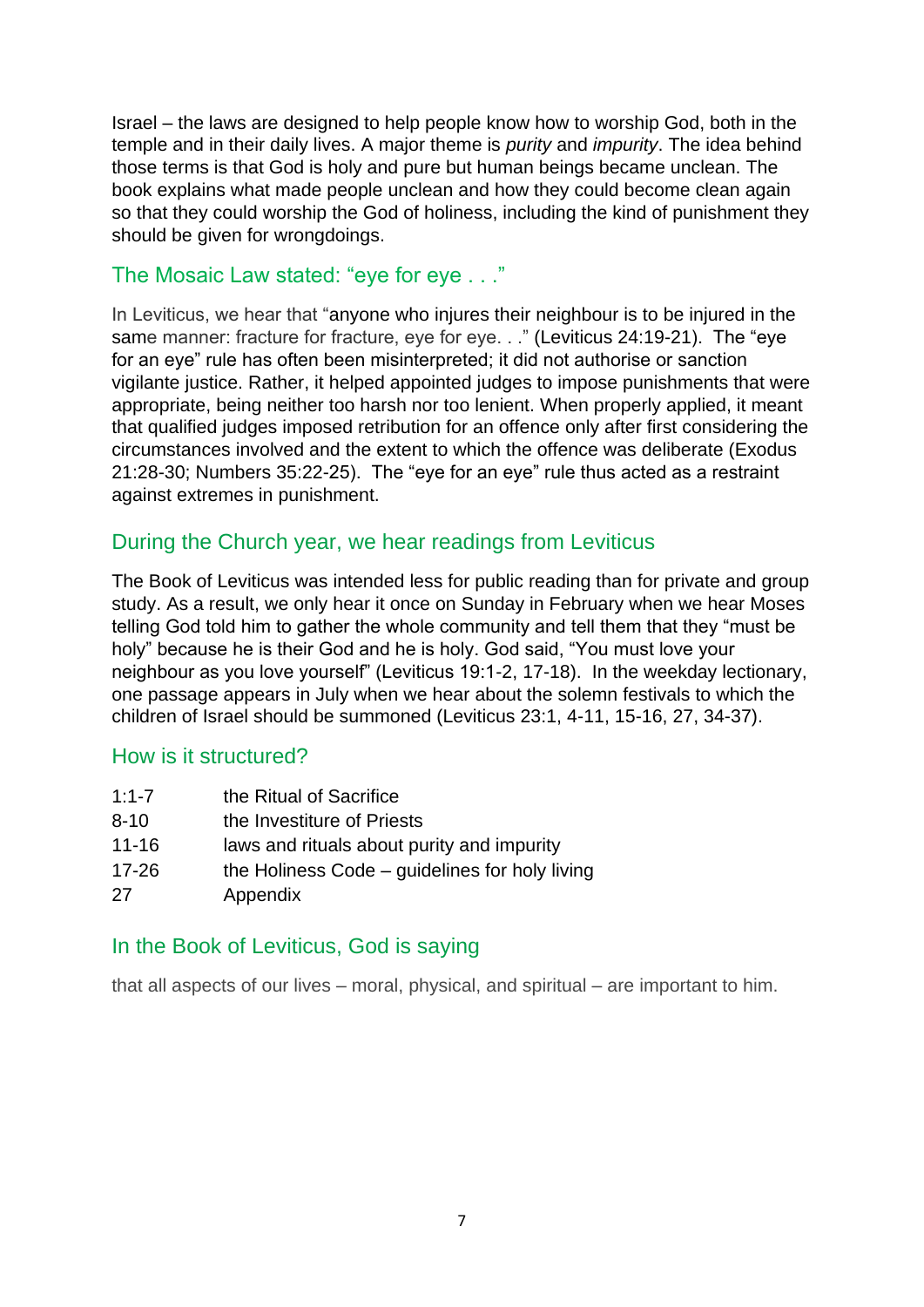# **Numbers**

*Twice in this book, a census or numbering of the people is taken – hence, its name.* 

## A well-known blessing

"The Lord bless you and keep you; the Lord make his face to shine upon you, and be gracious to you; the Lord lift up his countenance upon you, and give you peace" (Numbers 6:24-26)

## The Book of Numbers

In the Book of Numbers, we hear the story of the time God's people spent in the wilderness. Although the first and last chapters contain a census of the people, the rest of the book describes what happened to those who had left Egypt with Moses.

The people had been freed from slavery and oppression in Egypt; but they found themselves in an inhospitable wilderness and saved from starvation only by special divine intervention. The people complained to Moses, saying that they wished God had killed them in Egypt, where at least they had meat and other food to eat. God heard their complaints and told them that in the morning they would have their fill of bread so that they would know that he was the Lord their God. And, as promised, God provided quails and manna for them to eat in the desert (Exodus 16:11-16).

God also provided them with the Tabernacle to assure them of his presence. However, there followed a tale of consistent disobedience and rebellion against him and his servant Moses, and it culminated in Yahweh's decision to exclude the exodus generation from taking possession of the promised land of Canaan (Numbers 14:19-23).The freedom that was given to them and the defeat of the Egyptian army at the sea had been misused.

### Who wrote this book?

The book of Numbers in the Bible is the fourth book in the Old Testament. Again, allegedly, the author is Moses because it contains his story with the Israelites when they wandered throughout the wilderness before ending up at Israel (also known as Canaan or Palestine), where God promised they would settle. In truth, it was probably compiled much later.

#### How was the book written?

This book is a theological history – a history that is told with an eye to communicating what we believe about God. The key theme is the preparation of God's people for living in the Promised Land – is the gradual fulfilment of the promises to Abraham that his descendants would be the people of God and would occupy the land of Canaan.

This book contains a mixture of legal material and historical narratives. The latter narrate the Sojourn through the Desert and the people's preparation of entry into the Promised Land.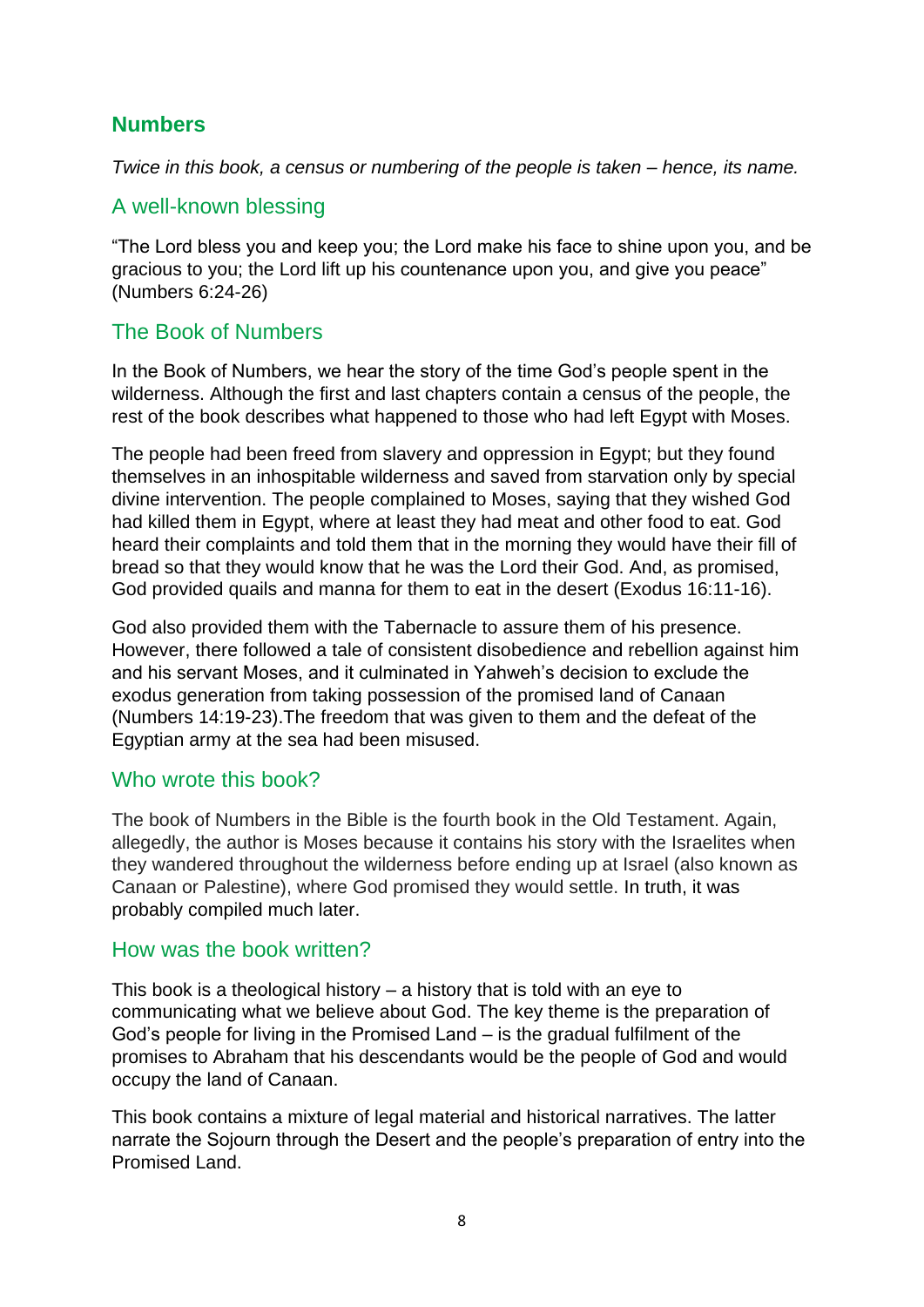# During the Church year, we hear readings from Numbers

The Book of Numbers is hardly used at all in the liturgy. It does make a fleeting appearance each year on January 1<sup>st</sup>, the Solemnity of Mary, the Mother of God (Years A, B and C), when we hear the well-known blessing of the Jewish people. The meaning of the blessing comes from the last line: "When they bless . . . *in my name*, I will bless them" (Numbers 6:22-27). In other words, when we bless in God's name, it is actually God who is blessing. To say "in God's name" is to say in or with all that God is and all that God does. To bless in his name is to make God totally present.

#### How is it structured?

- 1:1-10:10 the camp at Sinai, where a census is taken and the duties of the priests and Levites assigned
- 10:11-22:1 travelling to Moab during which people "murmured" against God and God decided that none of that generation would reach the Promised Land
- 22:2-36:13 the camp on the plains of Moab, where there is a new census because of the new generation of Israelites but new threats (like the Midianites) are recognised. This section ends with preparations for entering the Promised Land.

#### In this book,

And in the incidents concerning getting water from a rock, manna and quail, God is telling us that he always provides for us.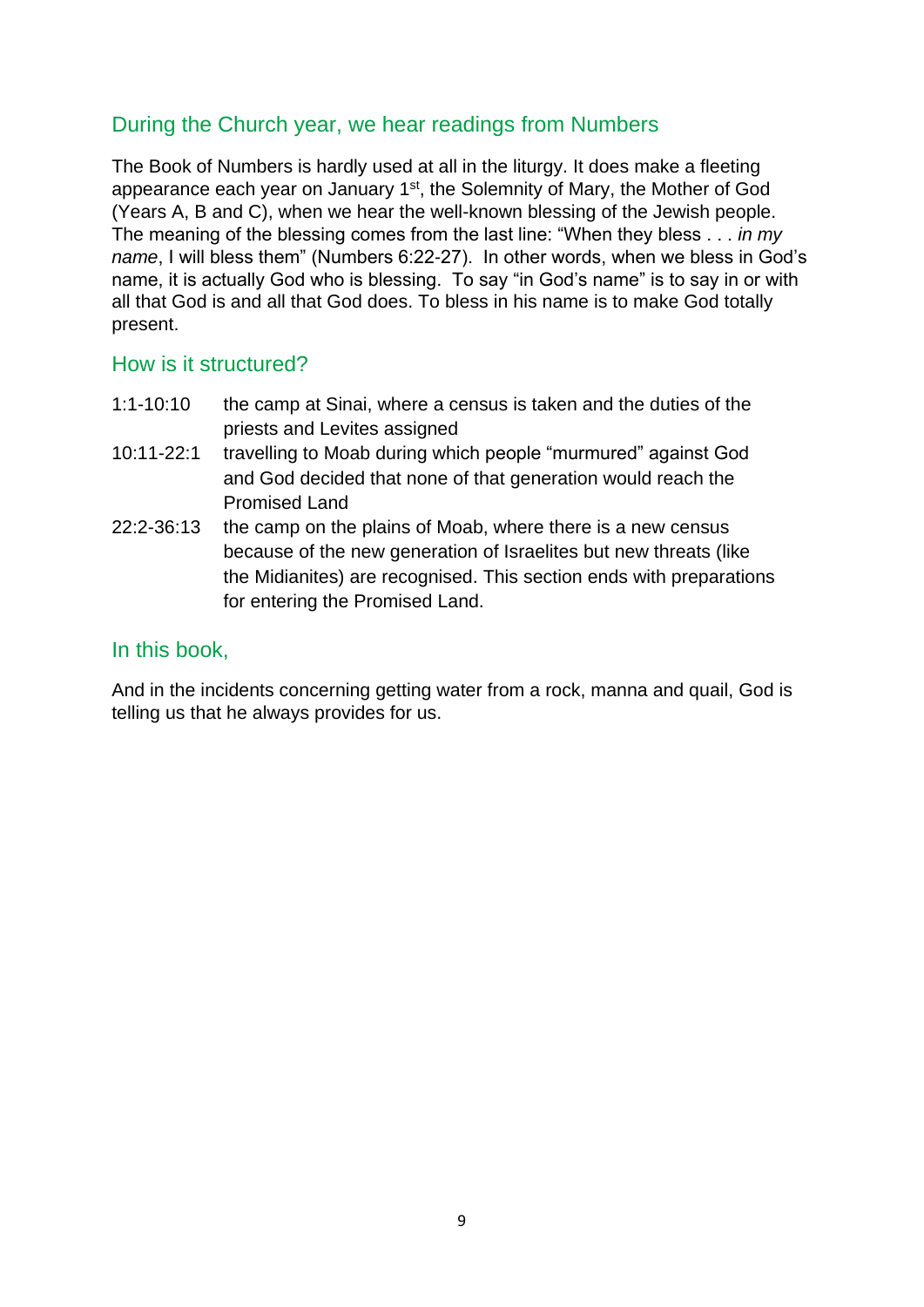### **Deuteronomy**

*Deuteronomy, written as a speech of Moses, serves to deepen and sum up the meaning of the covenant for Israel later on in her history.*

#### An important quote

"The Lord himself goes before you and will be with you. He will never leave you or forsake you. Do not be afraid; do not be discouraged" (Deuteronomy 31:8).

### The Book of Deuteronomy

The final book of the Pentateuch is Deuteronomy, which is written as the last speech and warning by Moses to the people on how to live in the Promised Land (which begins in the following book of Joshua). The book begins with Moses reminding the people how they had arrived near the river Jordan (i.e., a recap of the story so far) and then contains an explanation of God's covenant with his people, including an explanation of the law, which contains a challenge to them to live up to the covenant and all it required of them. It ends with the death of Moses and a reassurance that God would keep his promises.

### Who wrote this book?

Again, allegedly Moses wrote this book. It is certainly the continuation of Moses' story; but it seems very likely that additions were made during the Exile. What is important to note is that this book was certainly written by priests and its content reflects matters of interest to priests. It is very possible that the people who put this book together were responsible for the final editing of all the five books which make up the Torah.

#### How was the book written?

It is presented as a series of speeches by Moses. Before he dies, he gives the people laws, and his last advice on the way in which they should live in the country that they are going to conquer. The book of Deuteronomy presents a complete contrast with the three previous books. The people of Israel are still waiting to enter the land of Canaan from which their elders have been excluded (Deuteronomy 1:35- 40); but now, the focus is on the immediate future. This is a picture of how things will be when the people are settled in the land: a picture of a peaceful life for the obedient. In particular, all the blessings that Yahweh promised to confer on Israel are presented (Deuteronomy 28:1-14). But he then goes on to warn the people with an equally instructive list of the curses that would fall on the disobedient (Deuteronomy 28:15-68).

In Deuteronomy Moses looks to the future, forecasting the challenges that the coming generation of Israel will face, and applying God's covenant word to new situations. Reading Deuteronomy is like standing with Israel before Moses. He addresses us as a future generation of the covenant people of God, who have passed over Jordan into the good land - and yet still struggle with temptations and opposing forces. Theologian Raymond Brown tells us that the message of